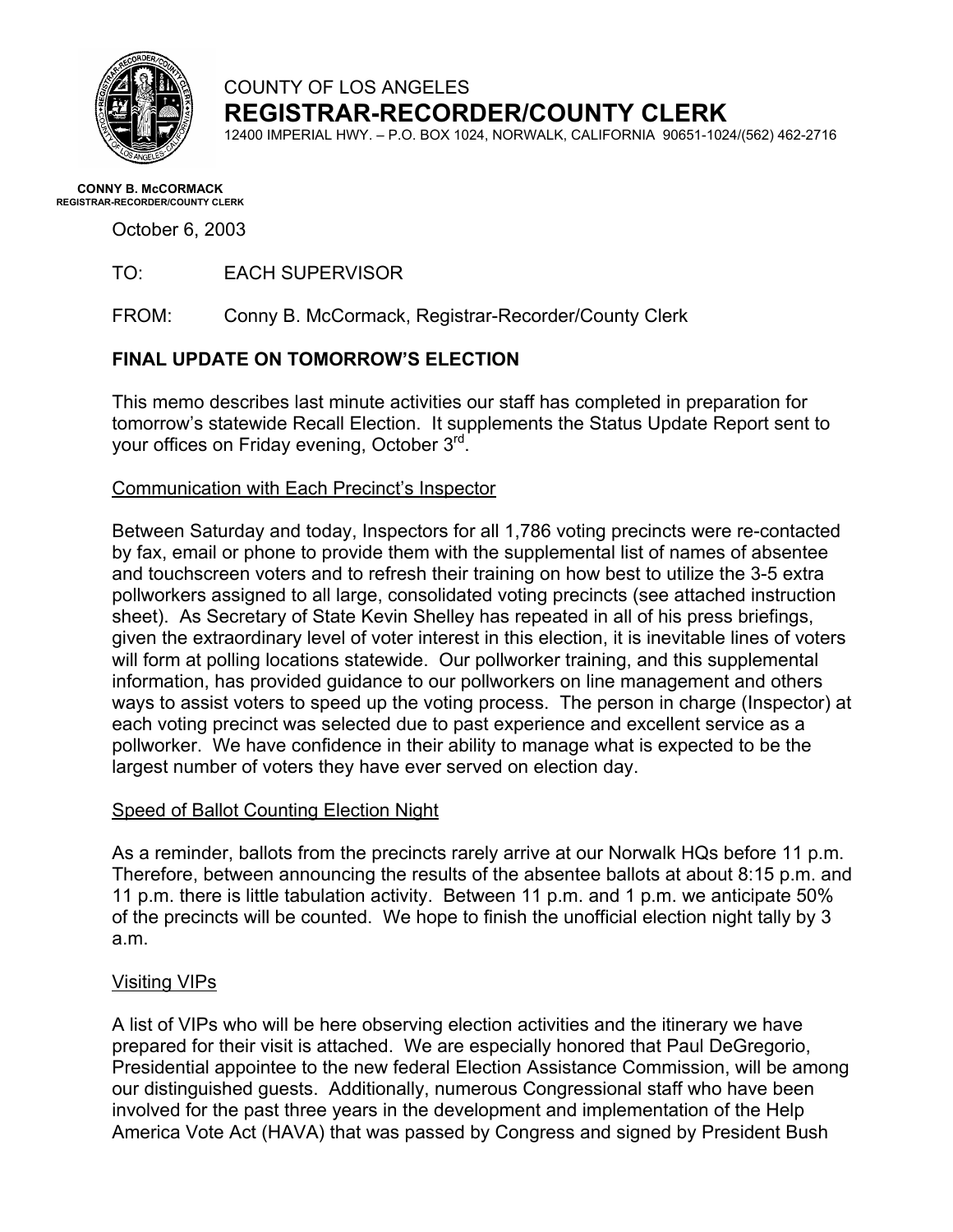last year, will be with us. Please let me know if you or members of your staff would like to join us for any of these activities.

If you have additional questions or comments, please call me.

**Attachments** 

C: CAO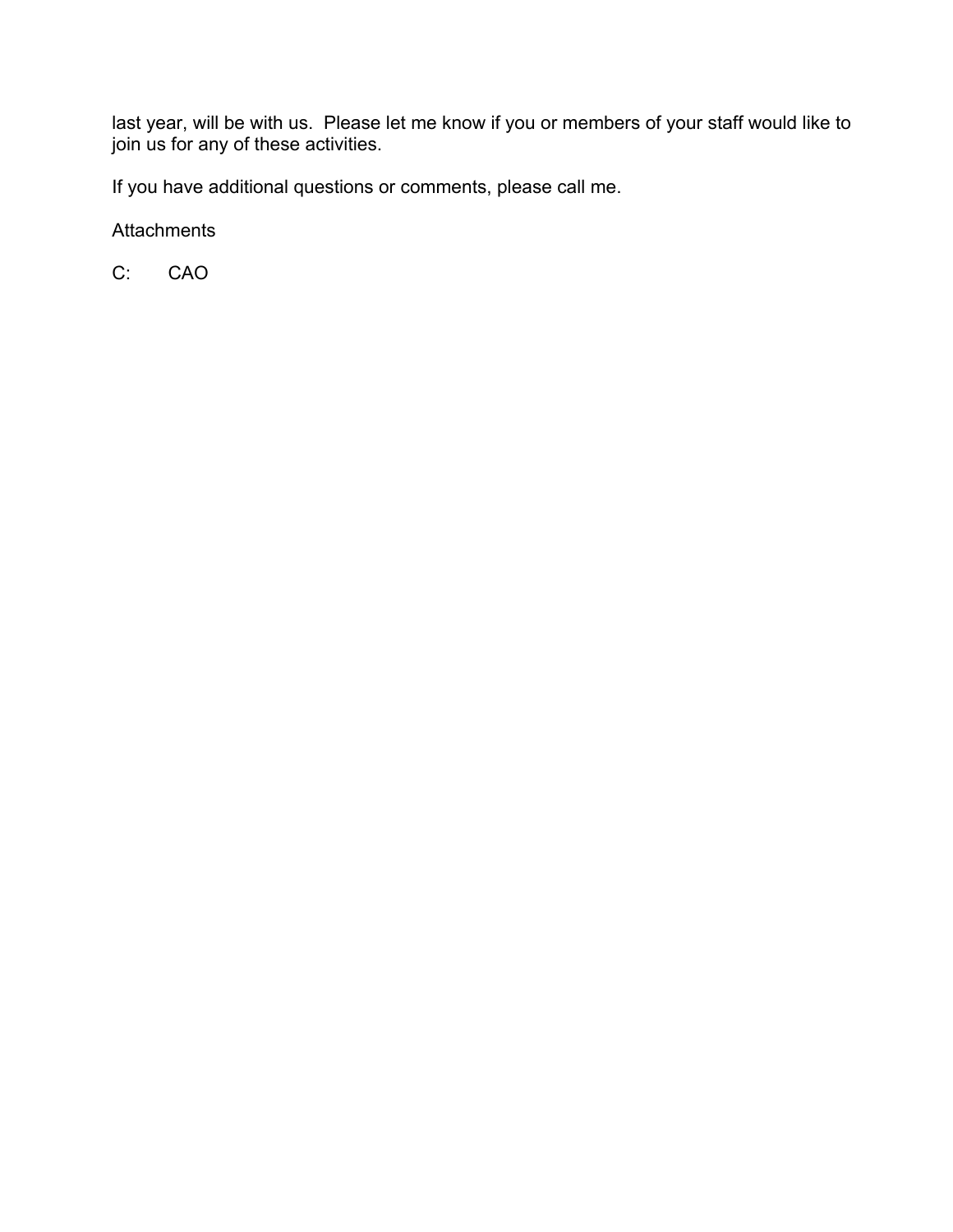Attention Inspectors and County Pollworkers: Important Last Minute Materials and Request for Your Help!!

Attached is the **Supplemental List of Absentee and Touchscreen Voters**! Please immediately mark "AV" or "TS" in the roster next to the voters' names as you did with the lists **Touchscreen Voters**! Please immediately mark "AV" or "TS" in the roster next to the voters' names as you did with the lists we mailed to you last week.

2 **New "Stuff" We're Asking You to Do:** Th e expected high turnout of voters means lines are inevitable. We have **CONFIDENCE** in your ability to manage your Election Day team and the large number of voters assigned to your precinct!

## **CLERKS NOT NEEDED AT THE OFFICIAL TABLE SHOULD:**

- $\triangleright$  Be assigned outside to assist with voter parking problems.
- ¾ Make sure voters are in the correct line: Last names A-L, M-Z.
- $\triangleright$  Encourage voters in line to circle their voting choices in their sample ballot.
- $\triangleright$  Offer extra sample ballots to voters without them.

### **IF YOU NEED EXTRA HELP:** *Don't be Shy!*

 $\triangleright$  Ask voters in line to help with line management. They can distribute extra sample ballots and guide voters to the correct Roster Clerk.

**3 You are NOT going to Run Out of Ballots!** We provided every precinct with enough ballots for 75% of the ACTIVE registered voters. The other 25% are a mix of AV/TS voters and inactive pr ecinct with enough ballots for 75% of the ACTIVE registered vot ers. The other 25% are a mix of AV/TS voters and inactive voters w ho very likely will NOT be coming in to vote. *Remember:* We combined inactive AND active voters into your roster to make finding voters easier for you.

> *YOU CAN DO IT: You are our Experienced STARS and We know that you will SHINE!*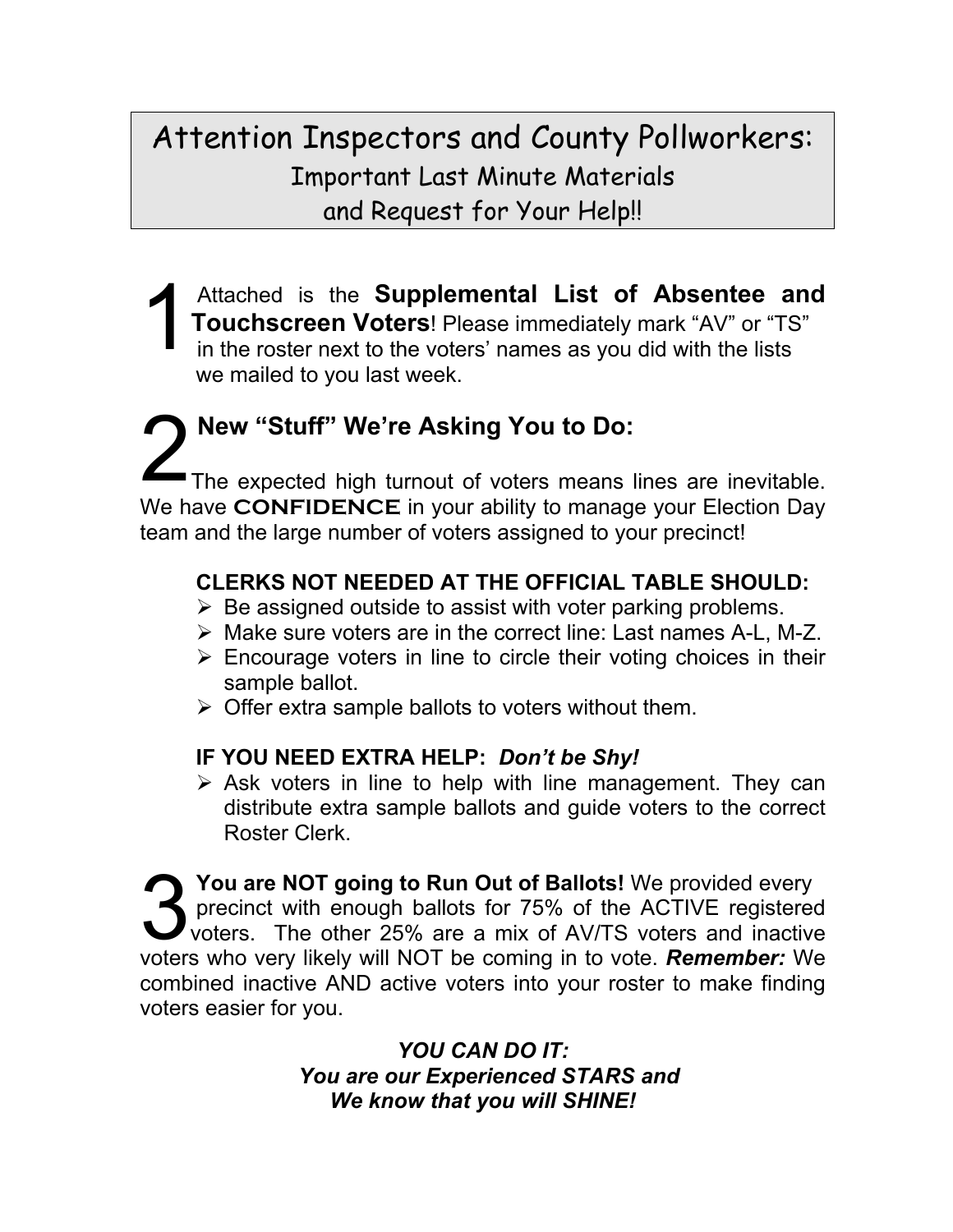### **Itinerary for Election Visitors**

#### **Sunday, October 5, 2003**

| 9:00 AM-12:00 PM        | <b>Pollworker Training Class (Clerk Reservists)</b><br>(Norwalk Arts & Sports Complex-Norwalk)                      |
|-------------------------|---------------------------------------------------------------------------------------------------------------------|
| 1:30 PM-3:00 PM         | Pollworker Training Class (Precinct Inspectors)<br>(Norwalk Arts & Sports Complex-Norwalk)                          |
| 3:30 PM-5:00 PM         | Pollworker Training Class (All Pollworkers)<br>(Norwalk Arts & Sports Complex-Norwalk)                              |
| 2:00 PM-3:00 PM         | Multi-lingual Interpreter Training<br>(RR/CC Room 5004A)                                                            |
| 2:00 PM-6:00 PM         | <b>Precinct Coordinator Training</b><br>(RR/CC 7th Floor Executive Conference Room)                                 |
| Monday, October 6, 2003 |                                                                                                                     |
| 8:00 AM-10:00 AM        | Briefing for foreign journalists (Sponsored by US State Dept.)<br>(RR/CC 7th Floor Executive Conference Room)       |
| 10:00 AM-12:00 PM       | Visit to Orange County Registration and Elections Department<br>(Santa Ana-Transportation Provided from RR/CC)      |
| 12:00 PM-1:30 PM        | Lunch / Presentation on Specialty Pollworker Recruiting<br>(RR/CC 7 <sup>th</sup> Floor Conny's Conference Room)    |
| 1:30 PM-3:00 PM         | Pollworker Training "Make-up Class" (Precinct Clerks)<br>(RR/CC 7th Floor Executive Conference Room)                |
| 3:30 PM-4:00 PM         | Overview and Tour of Polls and Officers Section<br>(RR/CC 6 <sup>th</sup> Floor)                                    |
| 4:00 PM-5:00 PM         | <b>Absentee Ballot Processing</b><br>(RR/CC 3 <sup>rd</sup> Floor-MTS Tally Room)                                   |
| 6:45 PM<br>7:00 PM      | Depart Marriott Hotel for Dinner<br><b>Dinner ARTE Cafe</b><br>12741 Towne Center Drive, Cerritos<br>(562) 865-2783 |

### **Tuesday, October 7, 2003**

Van 1: Depart 6:45 AM from Marriott Hotel

- ♦ Visit Poll Opening in City of Norwalk
- ♦ Visit Polls in Orange County
- ♦ Lunch Break
- ♦ Visit 2 Polls in South Central Los Angeles (High Minority Voter Registration)
- ♦ Visit Poll in Highland Park area of LA City (County Supervisor Gloria Molina serving as Pollworker)

Return to Marriott Hotel by 4:00 PM—Free time for rest and dinner

♦ 7:15 PM Depart Marriott Hotel for Close of Polls in City of Whittier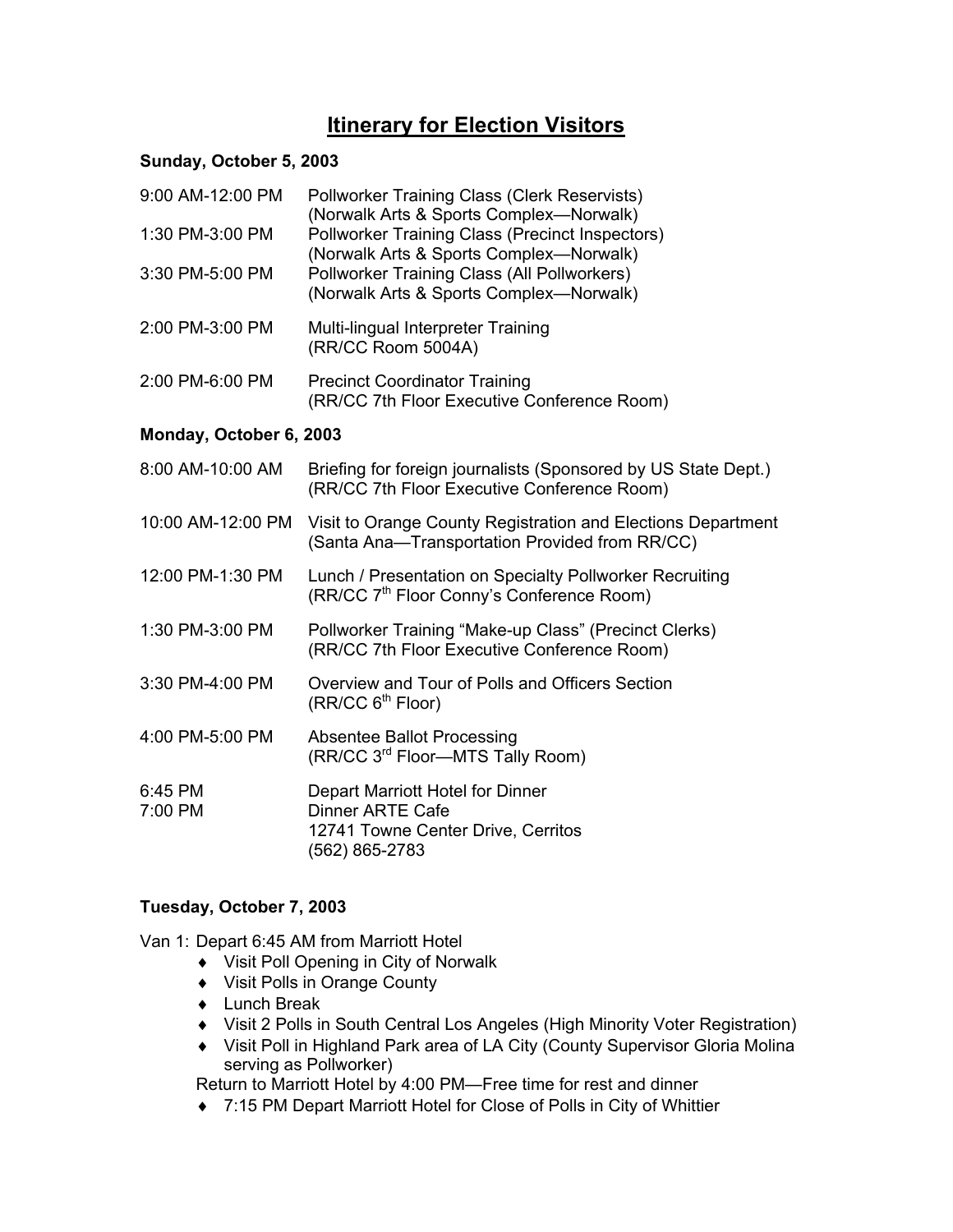Itinerary for Election Visitors (cont.) Page 2

Van 2: Depart 8:30 AM from Marriott Hotel

- ♦ Visit poll in City of Cerritos (High Minority Language Registration)
- ♦ Visit Polls in Orange County
- ♦ Lunch Break
- ♦ Visit Poll in South Central Los Angeles

Return to Marriott Hotel by 4:00 PM—Free time for rest and dinner

♦ 7:30 PM Depart Marriott Hotel for Close of Polls in City of Norwalk

#### **ELECTION NIGHT ACTIVITIES**

4:00 PM-6:00 PM Absentee Ballot Processing (RR/CC 3rd Floor—MTS Tally Room)

8:00 PM

- ♦ First Semi-Official Election Result Bulletin Issued
- ♦ Unused Absentee Ballot Destruction (RR/CC 3rd Floor)
- 9:00 PM-12:00 AM Ballot Inspection / Tally (Ongoing—RR/CC 3<sup>rd</sup> Floor) Tour of Downey Ballot Check-in Center (10:45 PM) Tour of RR/CC Tally Center (11:30 PM) View Ballot Arrival by Helicopter (Ongoing—Library Parking Lot)

12:00 AM-2:00 AM? Finalize Semi-Official Ballot Tally

#### **Wednesday, October 8, 2003**

- 10:30 AM-11:00 AM Overview of Election Canvass (Conny McCormack) Provisional Ballot Training and Outreach (Jennifer Collins-Foley) View Video of Election Night Processing at Piper Tech Warehouse (RR/CC 7th Floor Executive Conference Room)
- 11:00 AM-12:00 PM Tour of Absentee and Provisional Ballot Processing (RR/CC 3rd Floor)
- 12:00 PM-2:00 PM Free time for rest/lunch
- 2:00 PM-3:00 PM Mini-Roundtable, LA County Community Voter Outreach Committee (CVOC) (RR/CC 7<sup>th</sup> Floor Executive Conference Room)
- Participants: Ardis Bazyn—Council for the Blind Erica Bernal—National Association of Latino Elected Officials Kathay Feng—Asian Pacific American Legal Center Margo Reeg—League of Women Voters Steve Reyes—Mexican American Legal Defense and Educational Fund Sally Seven—League of Women Voters Erica Teasley—NAACP